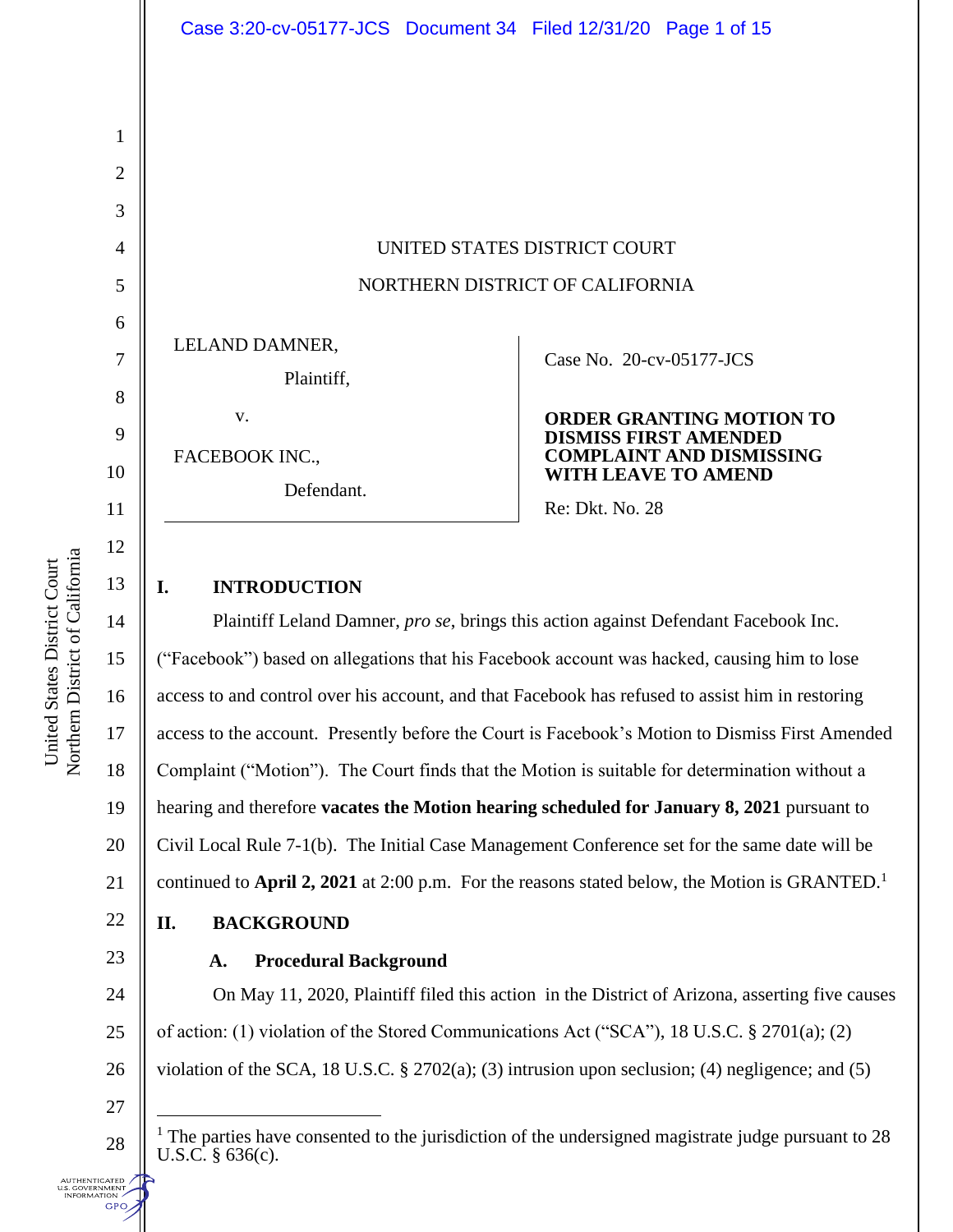#### Case 3:20-cv-05177-JCS Document 34 Filed 12/31/20 Page 2 of 15

1

2

3

4

5

6

7

8

9

10

11

12

13

14

15

16

17

18

19

20

24

25

26

27

28

breach of written contract. Facebook filed a motion to dismiss, or, in the alternative, a motion to transfer venue. Dkt. No. 9. Plaintiff stipulated to Facebook's request to transfer the action to the Northern District of California and the case was transferred to this Court. *See* Dkt. Nos. 17, 18. With the exception of the request to transfer, the Arizona District Court denied Facebook's motion to dismiss without prejudice. After the case was transferred to this Court, the parties stipulated to the filing of the First Amended Complaint ("FAC"). Dkt. No. 23. The FAC includes the five initial causes of action and three new ones: (6) breach of the implied covenant of good faith and fair dealing; (7) violation of Cal. Civ. Code § 1798.29; and (8) fraudulent and negligent misrepresentation. FAC ¶¶ 42-58.

#### **B. Allegations in the First Amended Complaint**

"Facebook operates a social networking website which allows its users to interact and communicate with other individuals." FAC ¶ 6. According to Plaintiff, each of Facebook's "billions of users" regularly record into their Facebook profiles a "virtual tsunami of private information." *Id.* ¶ 7. Plaintiff alleges that "[a] vital feature of the viral spread of Facebook is the appearance of control users have over their sensitive information" based on Facebook's privacy settings. *Id.* 18. Because of these privacy settings, users "reasonably expect [u]ser information will only be accessible to the extent they authorize such access." *Id. [***9**. Plaintiff alleges that "[p]rivacy is very important to Facebook users" and that its CEO, Mark Zuckerberg "has publicly acknowledged that people share on Facebook because they 'know their privacy is going to be protected.'" *Id.* 

21 22 23 "Facebook sets forth its data security policy in a Statement of Rights and Responsibilities and in a separate Data Policy." *Id. ¶* 10. According to Plaintiff, the "opening line" of the Statement of Rights and Responsibilities ("SRR") states as follows:

#### **1. Privacy**

Your privacy is very important to us. We designed our Data Policy to make important disclosures about how you can use Facebook to share with others and how we collect and can use your content and information. We encourage you to read the Data Policy, and to use it to help you make informed decisions.

#### **2. Sharing Your Content and Information**

You own all the content and information you post on Facebook, and you can control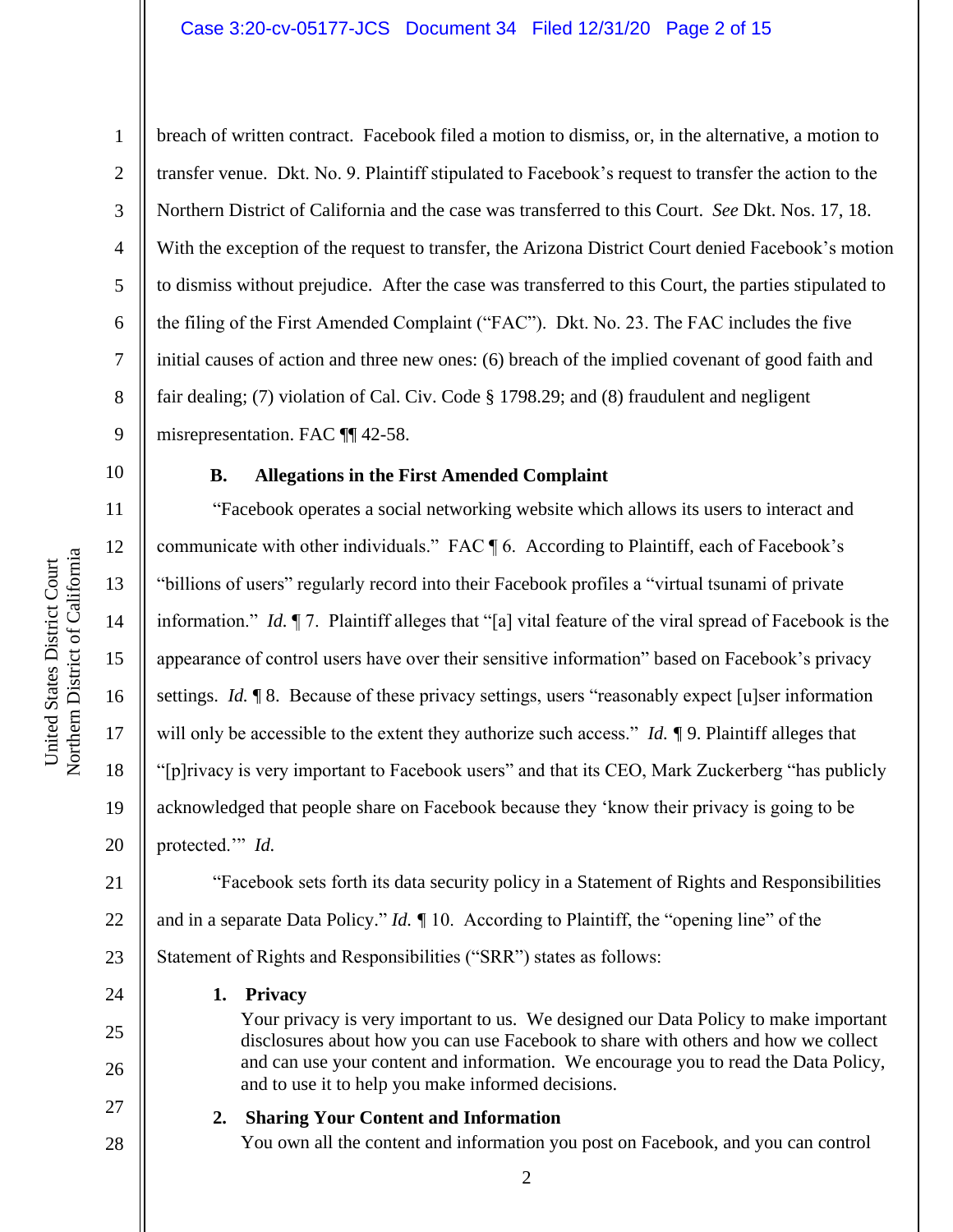#### Case 3:20-cv-05177-JCS Document 34 Filed 12/31/20 Page 3 of 15

6

7

8

9

10

11

12

13

14

15

16

17

18

19

20

21

22

23

how it is shared through your privacy and application settings.

*Id. ¶* 11. Plaintiff alleges that "[i]n order to register as [a user] of Facebook, [he] was required to, and did, affirmatively assent to its Terms and Conditions and Privacy Policy." *Id.* ¶ 35.

Plaintiff alleges that he "relied on Facebook's promises to secure his data" and provided his "valuable personal data." *Id. ¶* 13. He further alleges that on April 20, 2020, his Facebook account was "hacked by an unknown source." *Id.* ¶ 15. Plaintiff alleges that someone, unknown to him still today, "has control over Plaintiff's Facebook account and is sending messages to other users demanding money." *Id.* at  $\P$  18. According to the FAC, this unknown hacker has "changed Plaintiff's password and other credentials, so Plaintiff is effectively locked out of his account." *Id*. Plaintiff alleges that when he learned his account had been hacked he called Facebook and sent messages and emails to Facebook employees seeking assistance in restoring access to his account but that he received no response. *Id*. at ¶¶ 16, 17. According to Plaintiff, Facebook is on notice of the problem but will not "properly assist" him in recovering his account from the hacker. *Id.* ¶ 19.

#### **C. Facebook's Statement of Rights and Responsibilities<sup>2</sup>**

The SRR states that it is Facebook's "terms of service that governs [its] relationship with users[.]" Pricer Decl., Ex. A (SRR), Preamble. In addition to the language quoted in Plaintiff's FAC, reproduced above, the SRR contains the following provisions:

- "We do our best to keep Facebook safe, but we cannot guarantee it." *Id.* § 3.
- "We are not responsible for the conduct, whether online or offline, of any user of
- Facebook." *Id*. § 15.2.
- "WE TRY TO KEEP FACEBOOK UP, BUG-FREE, AND SAFE, BUT YOU USE IT AT YOUR OWN RISK. WE ARE PROVIDING FACEBOOK AS IS WITHOUT ANY EXPRESS OR IMPLIED WARRANTIES INCLUDING, BUT NOT LIMITED TO, IMPLIED WARRANTIES OF MERCHANTABILITY, FITNESS FOR A PARTICULAR

<sup>24</sup> 25 26 27 28  $2$  The Court considers the contents of the SRR under the doctrine of incorporation by reference, which allows courts to consider on a Rule  $12(b)(6)$  "documents whose contents are alleged in the complaint." *See Swartz v. KPMG LLP*, 476 F.3d 756, 763 (9th Cir. 2007) ("in order to '[p]revent[ ] plaintiffs from surviving a Rule 12(b)(6) motion by deliberately omitting . . . documents upon which their claims are based,' a court may consider a writing referenced in a complaint but not explicitly incorporated therein if the complaint relies on the document and its authenticity is unquestioned.") (citation omitted). Here, Plaintiff repeatedly invokes the terms of the SRR in support of his claims and he has not disputed the authenticity of the copy of the SRR attached to the Pricer Declaration, which was filed in support of Facebook's Motion.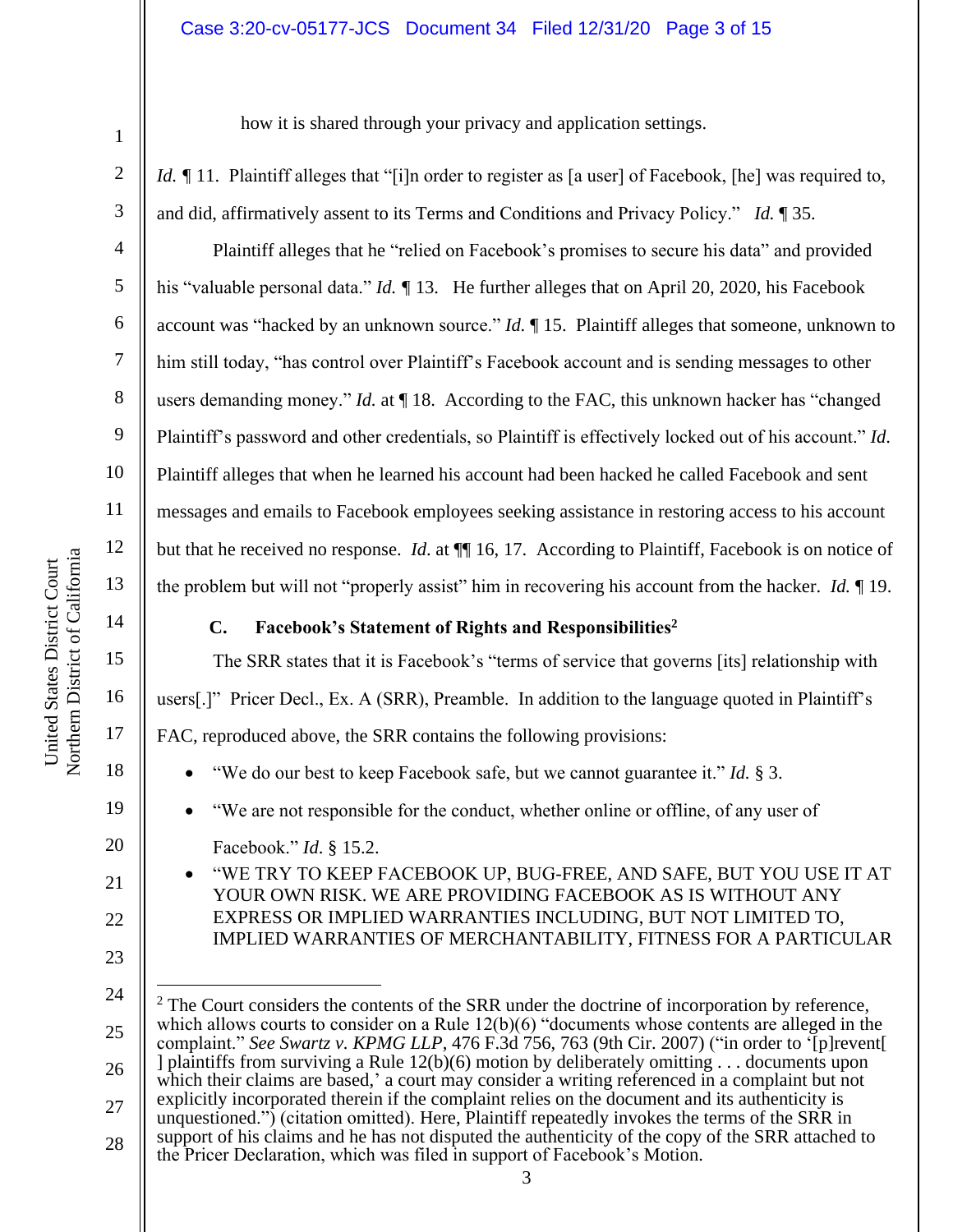#### Case 3:20-cv-05177-JCS Document 34 Filed 12/31/20 Page 4 of 15

PURPOSE, AND NON-INFRINGEMENT. WE DO NOT GUARANTEE THAT FACEBOOK WILL ALWAYS BE SAFE, SECURE OR ERROR-FREE OR THAT FACEBOOK WILL ALWAYS FUNCTION WITHOUT DISRUPTIONS, DELAYS OR IMPERFECTIONS. FACEBOOK IS NOT RESPONSIBLE FOR THE ACTIONS, CONTENT, INFORMATION, OR DATA OF THIRD PARTIES, AND YOU RELEASE US, OUR DIRECTORS, OFFICERS, EMPLOYEES, AND AGENTS FROM ANY CLAIMS AND DAMAGES, KNOWN AND UNKNOWN, ARISING OUT OF OR IN ANY WAY CONNECTED WITH ANY CLAIM YOU HAVE AGAINST ANY SUCH THIRD PARTIES. . . ." *Id*. § 15.3 (capitalization in original).

#### **D. The SCA**

"Enacted in 1986 as Section II of the Electronic Communications Protection Act ("ECPA"), the SCA creates criminal and civil liability for certain unauthorized access to stored communications and records." *In re iPhone Applic. Litig*., 844 F.Supp.2d 1040, 1056–57 (N.D. Cal. 2012). Section 2701(a) makes it an offense for anyone to "(1) intentionally accesses without authorization a facility through which an electronic communication service is provided; or (2) intentionally exceeds an authorization to access that facility; and thereby obtain [], alter [], or prevent[ ] authorized access to a wire or electronic communication while it is in electronic storage in such system . . . ." 18 U.S.C. § 2701; *see also* 18 U.S.C. § 2707(a) (creating private right of action for violations of SCA). There is an exception, however, for "conduct authorized . . . by the person or entity providing a wire or electronic communications service[.]" 18 U.S.C. §  $2701(c)(1)$ .

Section 2702(a) provides as follows:

- (a) Prohibitions.--Except as provided in subsection (b) or  $(c)$ 
	- (1) a person or entity providing an electronic communication service to the public shall not knowingly divulge to any person or entity the contents of a communication while in electronic storage by that service; and
	- (2) a person or entity providing remote computing service to the public shall not knowingly divulge to any person or entity the contents of any communication which is carried or maintained on that service–
		- (A) on behalf of, and received by means of electronic transmission from (or created by means of computer processing of communications received by means of electronic transmission from), a subscriber or customer of such service;

1

2

3

4

5

6

7

8

9

10

11

12

13

14

15

16

17

18

19

20

21

22

23

24

25

26

27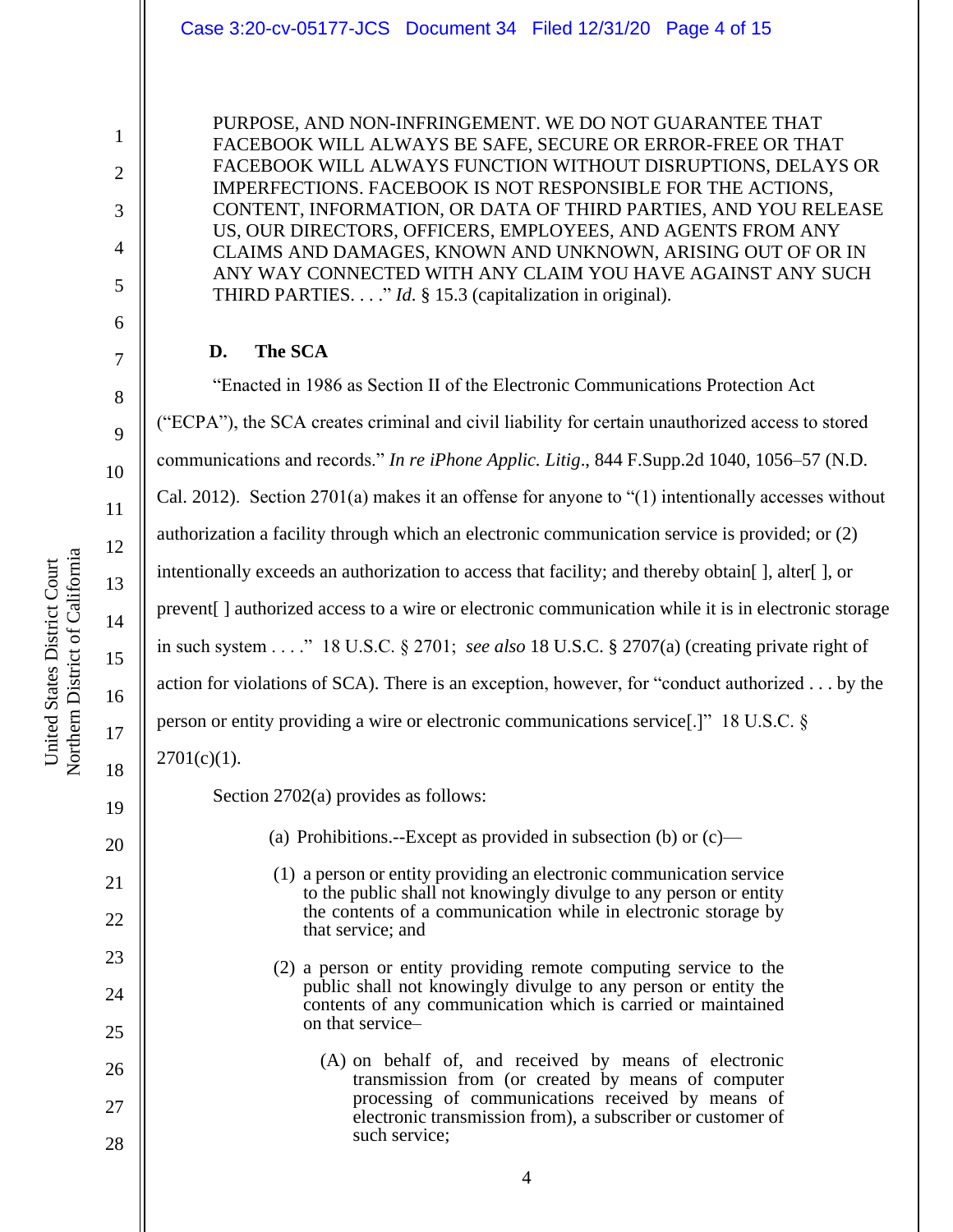- (B) solely for the purpose of providing storage or computer processing services to such subscriber or customer, if the provider is not authorized to access the contents of any such communications for purposes of providing any services other than storage or computer processing; and
- (3) a provider of remote computing service or electronic communication service to the public shall not knowingly divulge a record or other information pertaining to a subscriber to or customer of such service (not including the contents of communications covered by paragraph  $(1)$  or  $(2)$ ) to any governmental entity.

18 U.S.C. § 2702(a).

1

2

3

4

5

6

7

8

#### **E. The Motion**

9 10 11 12 13 14 15 16 17 18 19 In the Motion, Facebook contends all of Plaintiff's claims fail as a matter of law and therefore must be dismissed under Rule 12(b)(6) of the Federal Rules of Civil Procedure. With respect to Plaintiff's claim under  $\S 2701(a)$ , Facebook argues that the claim fails because it is exempt under § 2701(c). In any event, it argues, Plaintiff has not alleged any facts showing unauthorized access by Facebook and cannot do so because Facebook cannot hack its own server, as a matter of common sense. Likewise, Facebook asserts, Plaintiff has not alleged any facts that would establish unlawful intent on Facebook's part. Facebook argues that the claim under § 2702(a) also fails because Plaintiff has not plausibly alleged that Facebook "*knowingly*  divulge[d]" his private information. According to Facebook, "[a]n alleged failure to take steps to protect information in the event of a hack, even if true, does not constitute 'knowingly divulg[ing]' information under the SCA." Motion at 8.

20 21 22 23 24 25 26 27 28 Facebook argues that if the Court dismisses the SCA claims it should decline to exercise supplemental jurisdiction over the state law claims but that if it retains jurisdiction, those claims are inadequately pled as well. With respect to the breach of contract claim, Facebook contends the terms of the SRR contradict Plaintiff's allegations as to the nature of the agreement he contends was breached. Similarly, the SRR defeats his claim for breach of the covenant of good faith and fair dealing, which cannot impose substantive duties or limits on the contracting parties beyond those incorporated in the specific terms of the agreement. According to Facebook, Plaintiff has "not identified a contractual term that Facebook has violated, nor can Plaintiff tie any conduct by Facebook – as opposed to an unknown hacker – to a violation of either the language or the spirit of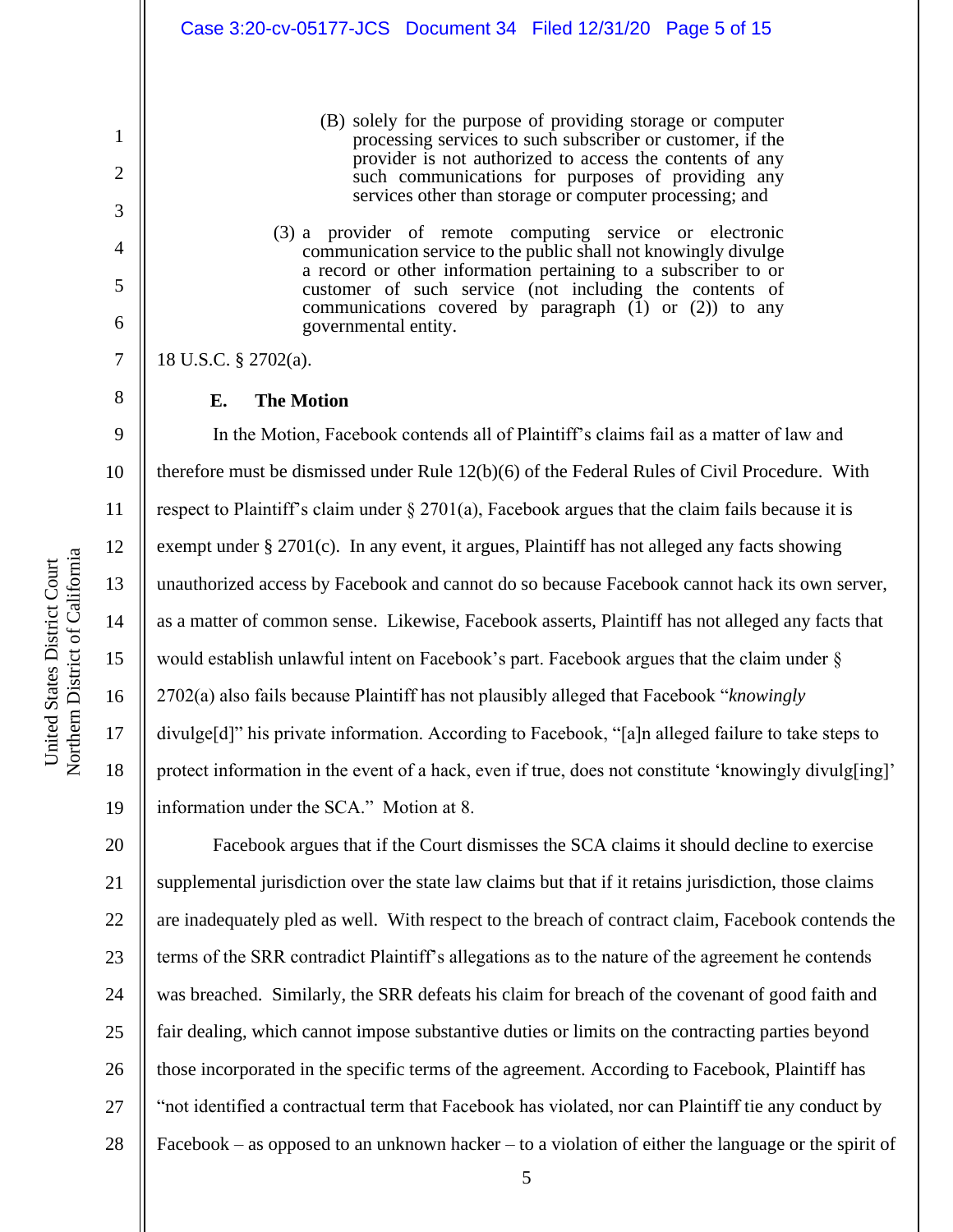3

4

5

6

7

8

9

10

11

12

13

14

15

16

17

18

19

20

21

22

the SRR." *Id.* at 11.

Facebook argues that Plaintiff's negligence claim fails because it is based on the existence of a duty to safeguard his personal information, which is contradicted by the terms of the SRR. It further contends Plaintiff has failed to allege with any specificity how Facebook breached such a duty even if there is one. "The FAC does not, for example, allege how the hack was plausibly caused by any alleged action or inaction by Facebook." *Id.* at 13.

Facebook challenges Plaintiff's claims for negligent and fraudulent misrepresentation on the grounds that Plaintiff does not plead the existence of any actionable misrepresentation with particularity. With respect to the statement by Mark Zuckerberg that users "engage and share their content and feel free to connect because they know their privacy is going to be protected[,]" *see* FAC ¶ 54, Facebook argues that "Plaintiff lacks any basis to allege that statement was a misrepresentation" because "[t]he FAC explicitly states that the alleged hack was entirely the action of an unknown third-party and not any action in Facebook's control." Motion at 14 (citing FAC ¶ 15). Nor can Plaintiff plausibly allege he relied on Zuckerberg's statement, Facebook contends, given the vagueness of Zuckerberg's statement and the specific statements in the SRR "in which Facebook foreswears any responsibility for the actions of third parties and emphasizes that Facebook cannot guarantee its platform will be safe." *Id.* (citing Pricer Decl., Ex. A (SRR) §§ 3, 15.3). According to Facebook, the fraudulent misrepresentation claim fails for the additional reason that it is subject to the heightened pleading standard of Rule 9(b) of the Federal Rules of Civil Procedure, which Plaintiff has not satisfied. Finally, it argues that the negligent misrepresentation claim fails because such a claim can be based only on misrepresentations about "past or existing facts, not future promises." *Id.* at 15.

23 24 25 26 27 Facebook argues that Plaintiff's claim for intrusion on seclusion fails because Plaintiff "fails to allege that Facebook – as opposed to the hacker – intruded on Plaintiff's privacy." Moreover, Facebook asserts, "the SRR specifies that Plaintiff 'release[s] [Facebook] . . . from any claims and damages, known and unknown, arising out of or in any way connected with any claim you have against any such third parties.'" *Id.* at 16 (citing Pricer Decl. Ex. A (SRR), § 15.3).

28

6

Finally, Facebook argues that Plaintiff cannot state a claim under Cal. Civ. Code section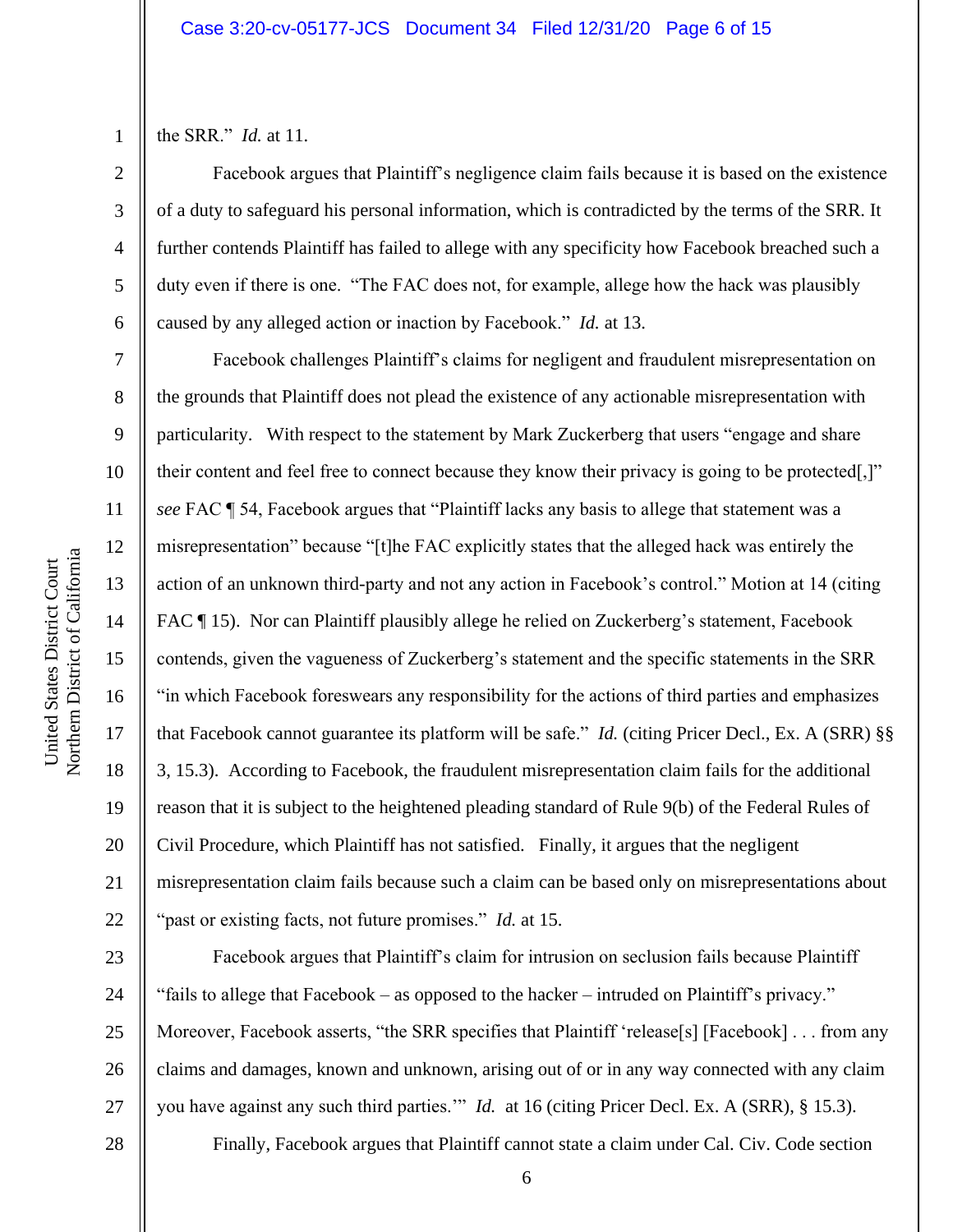1798.29 because that provision applies only to state agencies.

#### **III. ANALYSIS**

#### 3

4

5

6

7

8

9

10

11

12

13

14

15

16

17

18

19

20

21

22

23

24

25

26

27

1

2

#### **A. Legal Standards Under Rule 12(b)(6)**

A complaint may be dismissed for failure to state a claim on which relief can be granted under Rule 12(b)(6) of the Federal Rules of Civil Procedure. "The purpose of a motion to dismiss under Rule 12(b)(6) is to test the legal sufficiency of the complaint." *N. Star Int'l v. Ariz. Corp. Comm'n*, 720 F.2d 578, 581 (9th Cir. 1983). Generally, a claimant's burden at the pleading stage is relatively light. Rule 8(a) of the Federal Rules of Civil Procedure states that a "pleading which sets forth a claim for relief . . . shall contain . . . a short and plain statement of the claim showing that the pleader is entitled to relief." Fed. R. Civ. P. 8(a).

In ruling on a motion to dismiss under Rule 12(b)(6), the court takes "all allegations of material fact as true and construe[s] them in the light most favorable to the non-moving party." *Parks Sch. of Bus.*, 51 F.3d at 1484. Dismissal may be based on a lack of a cognizable legal theory or on the absence of facts that would support a valid theory. *Balistreri v. Pacifica Police Dep't*, 901 F.2d 696, 699 (9th Cir. 1990). A pleading must "contain either direct or inferential allegations respecting all the material elements necessary to sustain recovery under some viable legal theory." *Bell Atl. Corp. v. Twombly*, 550 U.S. 544, 562 (2007) (citing *Car Carriers, Inc. v. Ford Motor Co.*, 745 F.2d 1101, 1106 (7th Cir. 1984)). "A pleading that offers 'labels and conclusions' or 'a formulaic recitation of the elements of a cause of action will not do.'" *Ashcroft v. Iqbal*, 556 U.S. 662, 678 (2009) (quoting *Twombly*, 550 U.S. at 555). "[C]ourts 'are not bound to accept as true a legal conclusion couched as a factual allegation.'" *Twombly*, 550 U.S. at 555 (quoting *Papasan v. Allain*, 478 U.S. 265, 286 (1986)). "Nor does a complaint suffice if it tenders 'naked assertion[s]' devoid of 'further factual enhancement.'" *Iqbal*, 556 U.S. at 678 (quoting *Twombly*, 550 U.S. at 557). Rather, the claim must be "plausible on its face," meaning that the claimant must plead sufficient factual allegations to "allow the court to draw the reasonable inference that the defendant is liable for the misconduct alleged." *Id.* (quoting *Twombly*, 550 U.S. at 570).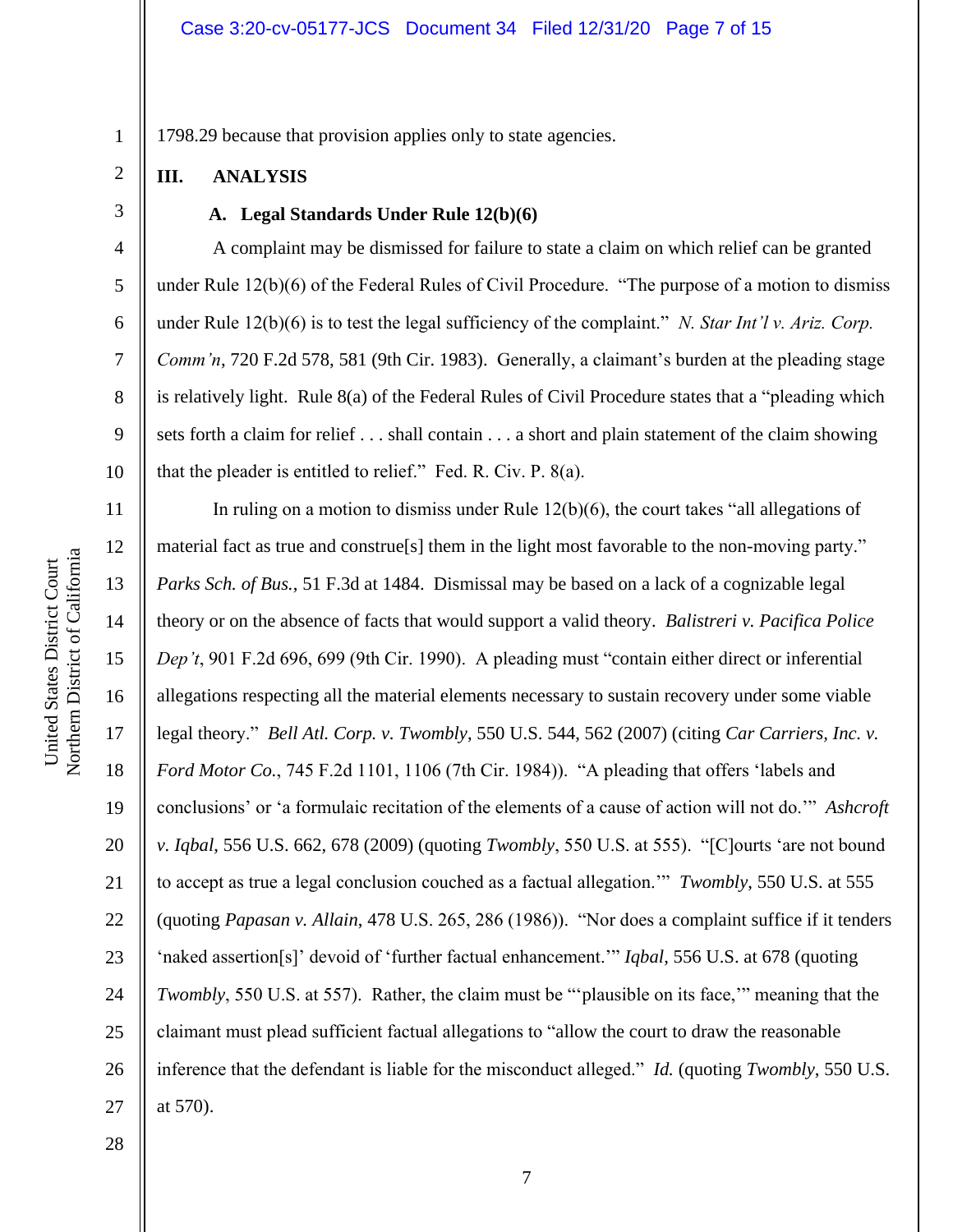#### **B. SCA Claims**

The SCA has a "narrow scope[;]" it "'is not a catch-all statute designed to protect the privacy of stored Internet communications.'" *In re Google, Inc. Privacy Policy Litig*., No. C-12- 01382-PSG, 2013 WL 6248499, at \*12 (N.D. Cal. Dec. 3, 2013) (quoting Orin S. Kerr, A User's Guide to the Stored Communications Act, and a Legislator's Guide to Amending It, 72 GEO. WASH. L. REV. 1208, 1214 (2004)). Thus, Section  $2701(a)$  makes it an offense to access an account only if it is "without authorization." Moreover, Section 2701(c) exempts conduct "by the person or entity providing a wire or electronic communications service."

9 10 11 12 13 14 15 16 17 18 19 20 21 22 23 Plaintiff asserts a claim under § 2701(a) based on the allegation that Facebook "intentionally refused to take the necessary steps and dedicate[ ] resources to restore Plaintiff's account" after it was hacked. FAC [24. Yet Plaintiff has not alleged any access to Plaintiff's account by Facebook (as opposed to the alleged third-party hacker) that was without authorization. *See In re Google, Inc. Privacy Policy Litig*., No. C-12-01382-PSG, 2013 WL 6248499, at \*12 (N.D. Cal. Dec. 3, 2013) (dismissing § 2701(a) claim on the pleadings on the basis that "[w]hatever the propriety of Google's actions, it plainly authorized actions that it took itself."); *Svenson v. Google Inc*., 65 F. Supp. 3d 717, 726 (N.D. Cal. 2014) (dismissing § 2701(a) claim on the pleadings where "[i]t appear[ed] from the face of the complaint that the 'facility' in question was Defendants' own servers" and the plaintiff did "not allege any facts suggesting that Defendants were not authorized to access their own servers as required under  $\S 2701(a)$ ."). Further, the exception in subsection (c) clearly applies to the alleged actions and/or inaction on Facebook's part with respect to the protection of Plaintiff's personal information and its efforts to restore Plaintiff's access to his account. Therefore, Plaintiff's claim under Section 2701(a) fails to state a claim.

24 25 26 27 28 Plaintiff's second SCA claim, asserted under  $\S 2702(a)$ , is based on the allegation that Facebook "unlawfully divulge[ed] the contents of Plaintiff's communications to third parties, including but not limited to whomever the hacker is sending communications or information to while logged in to Plaintiff's account." FAC ¶ 24. This claim fails because Plaintiff must allege facts establishing that Facebook *knowingly* divulged the contents of Plaintiff's communications in

1

2

3

4

5

6

7

8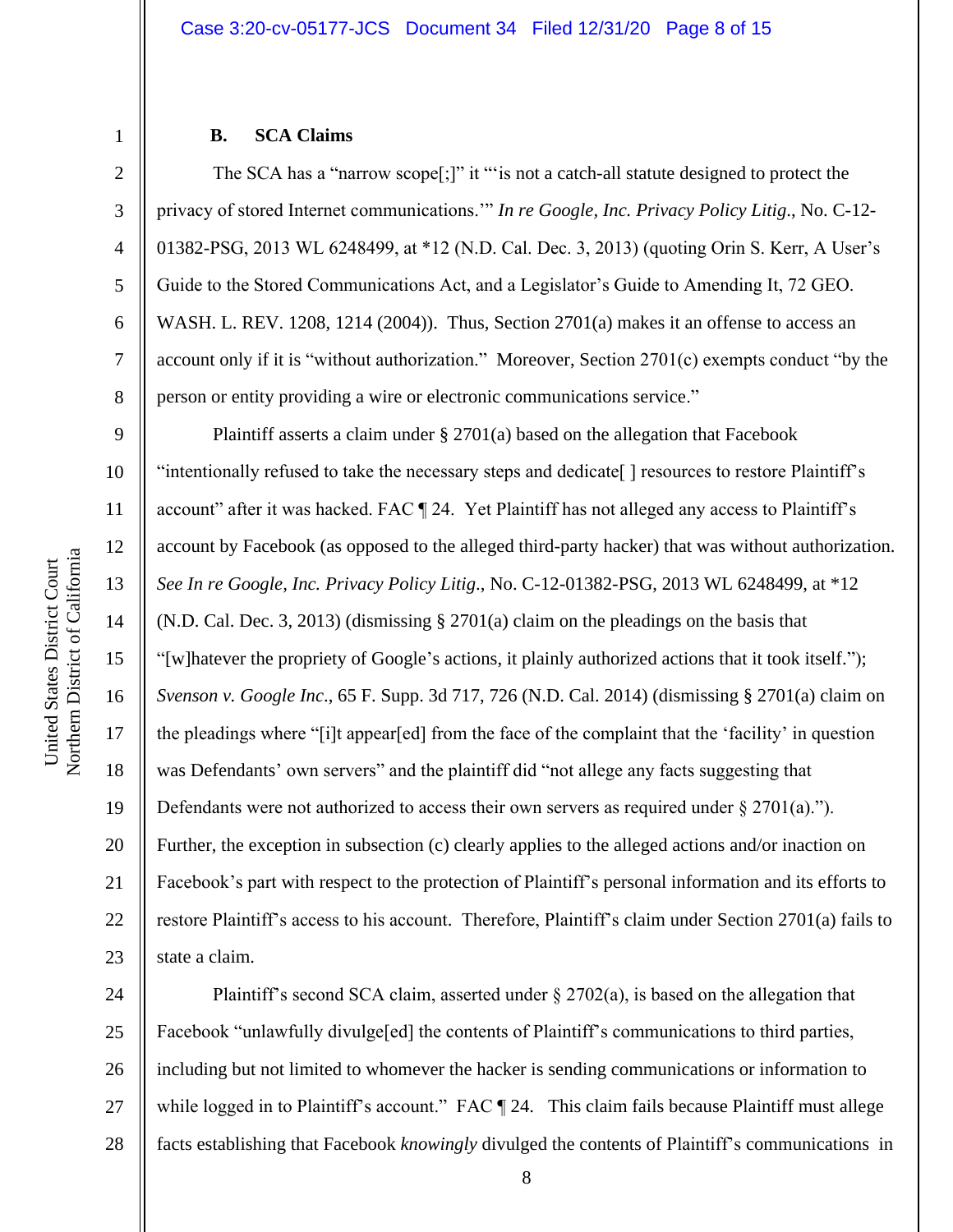#### Case 3:20-cv-05177-JCS Document 34 Filed 12/31/20 Page 9 of 15

order to state a claim under § 2702(a). While the SCA does not define the term "knowingly[,]" courts that have addressed the meaning of the term have looked to the following definition, found in the legislative history:

> The term knowingly means that the Defendant was aware of the nature of the conduct, aware of or possessing a firm belief in the existence of the requisite circumstances and an awareness of or a firm belief about the *substantial certainty* of the result.

*Muskovich v. Crowell*, No. CIV. 3-95-CV-20007, 1996 WL 707008, at \*4 (S.D. Iowa Aug. 30, 1996) (quoting H.R. Rep. No. 647, 99th Cong., 2nd Sess. at 64 (1986) (emphasis added in *Muskovich*)).

10 11 12 13 14 15 16 17 18 19 20 21 22 23 24 25 26 In *Muskovich*, an employee of the defendant company made harassing anonymous calls to the plaintiff, having obtained her unlisted telephone number from company records. 1996 WL 707008, at \*1. The plaintiff alleged that the defendant violated § 2702(a) by failing to implement adequate safety procedures to protect her private information and that the defendant "knew or should have known" that the lack of safeguards would lead to the disclosure of her telephone number. *Id.* at \*3. The Court disagreed, holding that it was not enough that the defendant may have been "aware of the possibility that an employee could obtain such information[.]" *Id.* at \*4- 5. Relying on the definition of "knowingly" quoted above, the court reasoned that "[a]wareness of a 'possibility' does not rise to the level of awareness of a 'substantial certainty' required for liability" under § 2702(a). *Id*. Similarly, in *Worix v. MedAssets, Inc*., the court dismissed an SCA claim in a data breach case because "the failure to take reasonable steps to safeguard data does not, without more, amount to divulging that data knowingly." 857 F. Supp. 2d 699, 703 (N.D. Ill.) 2012); *see also In re Yahoo! Inc. Customer Data Sec. Breach Litig*., No. 16-MD-02752-LHK, 2017 WL 3727318, at \*42 (N.D. Cal. Aug. 30, 2017) (noting that the court was not aware of any court in the Ninth Circuit that had addressed the scope of the term "knowingly" in 18 U.S.C. § 2702 and holding based on, *inter alia*, *Worix* and *Muskovich*, that the plaintiffs could not state claims under the SCA "simply because a defendant failed to prevent a data breach.").

27 28 The Court finds the reasoning of *Worix* and *Muskovich* to be persuasive and therefore concludes that Plaintiff's allegations are not sufficient to raise a plausible inference that Facebook

1

2

3

4

5

6

7

8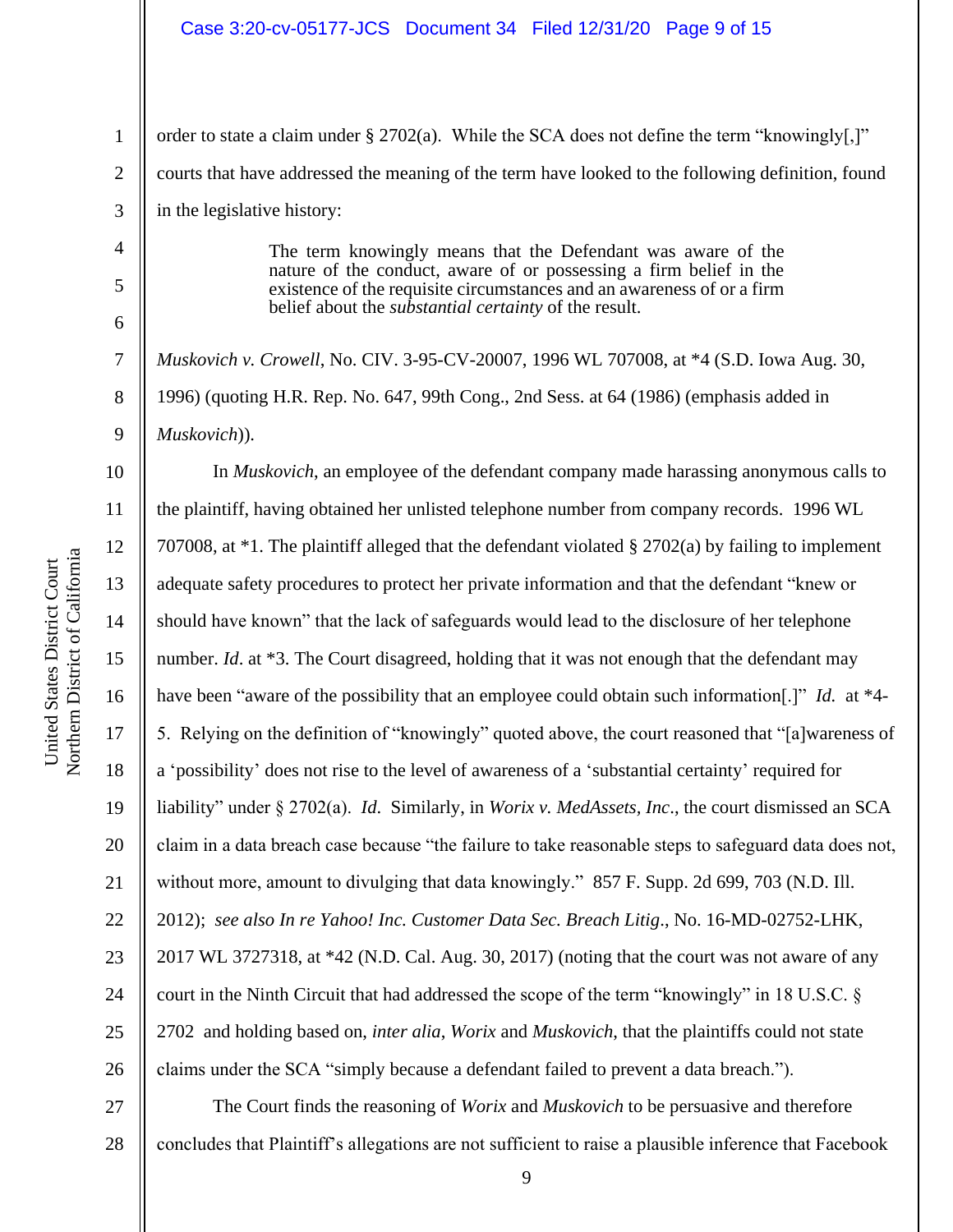"knowingly divulged" any communication in violation of  $\S 2702(a)$ . In particular, no facts are alleged in the FAC that would establish that Facebook knew with substantial certainty that its allegedly insufficient efforts to safeguard Plaintiff's account or restore access to it would result in Plaintiff's communications being divulged by a third-party hacker.

For these reasons, the Court concludes that Plaintiff has failed to allege any viable claim under the SCA.

#### **C. State Law Claims**

#### **1. Intrusion on Seclusion**

Plaintiff asserts a claim for intrusion on seclusion based on the allegations that he input his private information into his Facebook account because the Facebook's privacy settings gave him a false sense of security as to who would be able to access this information. FAC ¶¶ 29-30. These allegations are not sufficient to state a claim for intrusion on seclusion under California law.

15 16 20 22 24 Under California law, an action for intrusion on seclusion "has two elements: (1) intrusion into a private place, conversation or matter, (2) in a manner highly offensive to a reasonable person." *Shulman v. Grp. W Prods., Inc*., 18 Cal. 4th 200, 231 (1998), as modified on denial of reh'g (July 29, 1998). Under the first element, courts consider whether the defendant "'intentionally intrude[d], physically or otherwise, upon the solitude or seclusion of another,' that is, into a place or conversation private to [the defendant]." *Id.* (citing Rest.2d Torts, § 652B; *Miller v. Nat'l Broad. Co*., 187 Cal. App. 3d 1463, 1482 (1986)). Plaintiff has pointed to no authority that suggests that failure to take adequate measures to protect against the intentional intrusion of a third party satisfies the first element of a claim for intrusion on seclusion and the Court has found none. Further, Plaintiff cannot base his claim against Facebook on the actions of the third party who allegedly hacked his account because Plaintiff alleges in the FAC that he agreed to the terms of service in the SRR, which releases Facebook from any liability based on the actions of third parties. *See* FAC ¶ 35<sup>3</sup> ; *Marder v. Lopez*, 450 F.3d 445, 448 (9th Cir. 2006)

26

25

1

2

3

4

5

6

7

8

9

10

11

12

13

14

17

18

19

21

<sup>27</sup> 28  $3$  In paragraph 35 of the FAC, Plaintiff refers to Facebook's "Terms and Conditions and Privacy Policy[,]" which he calls "the Agreement." Based on the language he quotes from the "Agreement," *see* FAC ¶ 38, the Court concludes that Plaintiff is referring to the SRR.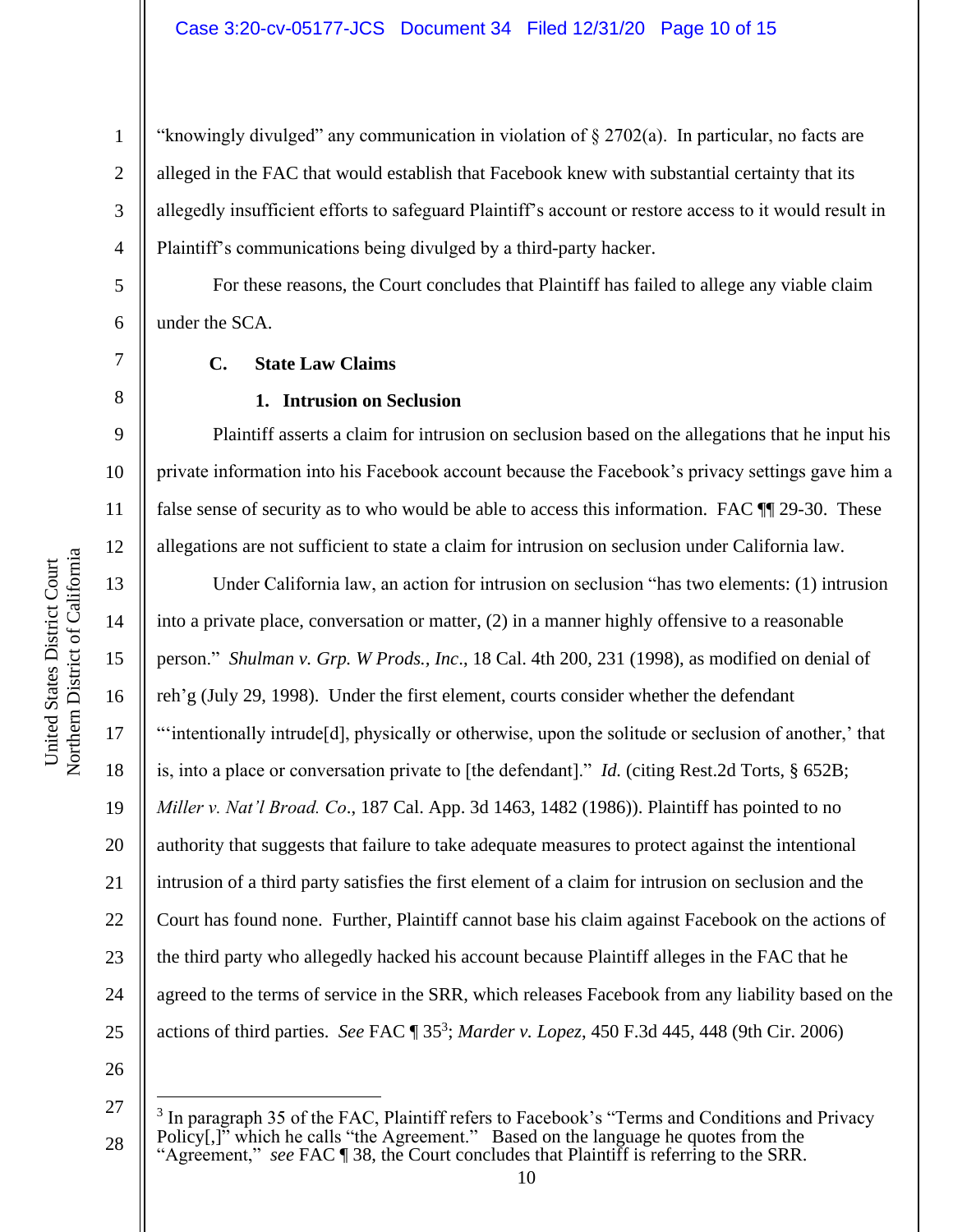(dismissing claims under Rule 12(b)(6) based on release that was referenced in the complaint and that the court treated as part of the complaint .<sup>4</sup> Therefore, the Court concludes that Plaintiff has failed to state a claim for intrusion on seclusion against Facebook based on the allegations in the FAC.

#### **2. Negligence**

6 7 8 9 10 11 12 13 14 15 16 17 18 19 20 21 22 23 24 Plaintiff asserts a claim for negligence based on the allegation that Facebook breached a duty to Plaintiff to "exercise reasonable care in safeguarding and protecting" his personal information by failing to "maintain[ ] and test[ ] Facebook's security systems and tak[e] other reasonable security measures to protect and adequately secure the personal data of Plaintiff from unauthorized access and use." FAC ¶ 32. In order to state a claim for negligence, a plaintiff must allege that: (1) the defendant has a legal duty to use due care; (2) the defendant breached such legal duty; (3) the defendant's breach was the proximate or legal cause of the resulting injury; and (4) there was resulting damage to the plaintiff. *Ladd v. County of San Mateo*, 12 Cal.4th 913, 917, (1996). "The existence of a duty of care is a question of law to be determined by the court alone." *Camp v. State of California*, 184 Cal. App. 4th 967, 975 (2010) (citing *Ballard v. Uribe*, 41 Cal.3d 564, 572, fn. 6 (1986)). Here, Plaintiff's allegation that Facebook owed him a duty of care to keep his personal information safe is contradicted by the terms of the SRR, which expressly disclaim such a duty. *See Pricer Decl.* Ex. A (SRR), §§ 3, 15.3; *Young v. Facebook, Inc*., No. 5:10-CV-03579-JF/PVT, 2010 WL 4269304, at \*5 (N.D. Cal. Oct. 25, 2010) (dismissing negligence claim against Facebook based on allegation that Facebook owed the plaintiff a duty "to use due care when hiring and training personnel to monitor and enforce website activity according to their outlined contractual agreement" because "the Statement of Rights and Responsibilities expressly disclaims any duty to provide for the safety of Facebook users."). Therefore, the Court finds that Plaintiff fails to state a claim for negligence.

25 26

1

2

3

4

<sup>27</sup> 28 <sup>4</sup> The Court notes that Plaintiff did not respond to Facebook's arguments challenging this claim and did not dispute that the release contained in the SRR bars his claim to the extent it is based on the conduct of the hacker.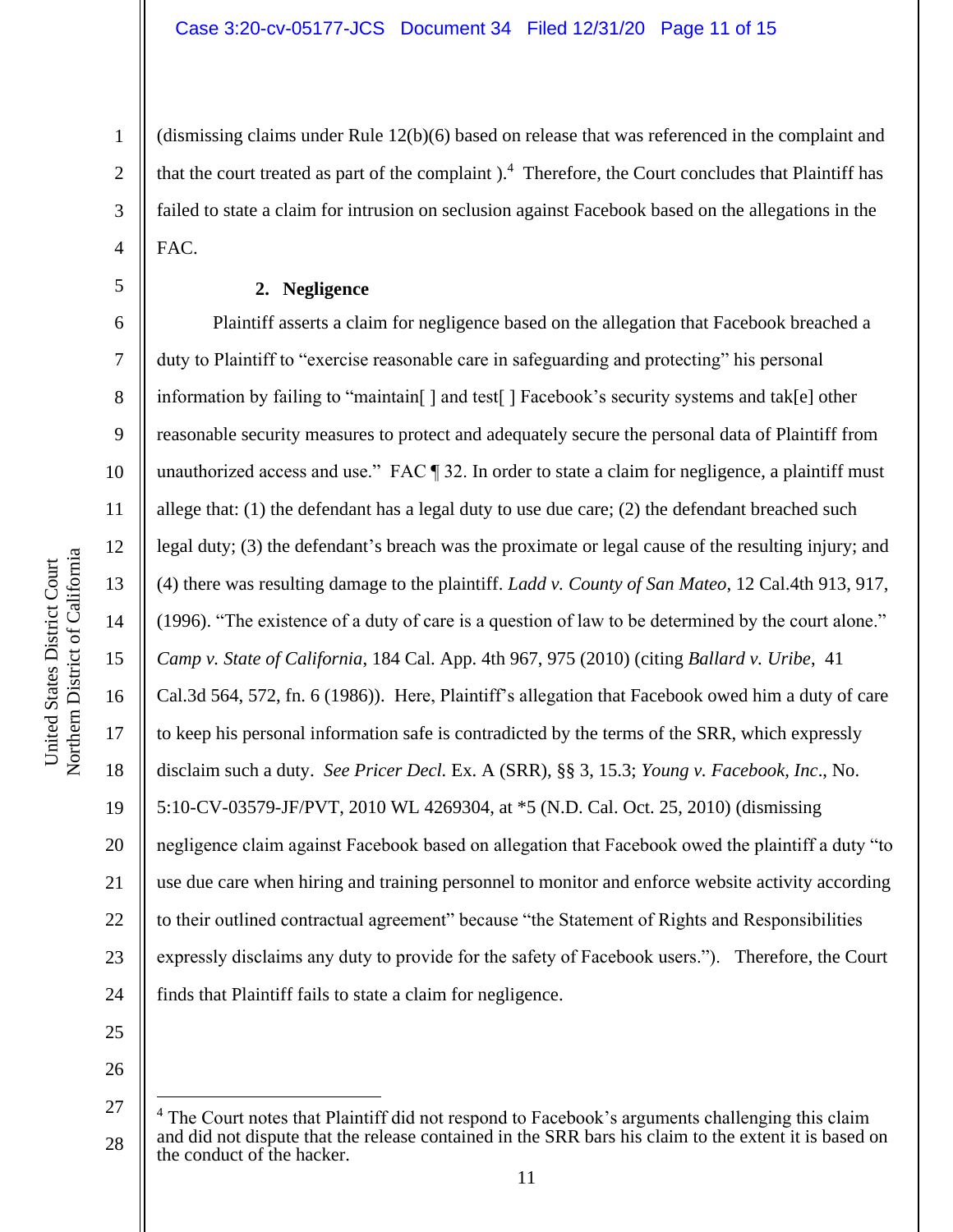7

8

9

10

11

12

13

14

15

16

17

18

19

20

21

22

23

24

#### **3. Breach of Contract**

Plaintiff alleges that the SRR was a binding agreement between Plaintiff and Facebook under which Plaintiff "transmitted sensitive personal information . . . to Facebook in exchange for use of Facebook and Facebook's promise that it would not share that personal information with third parties, including hackers." FAC ¶ 37. He asserts a breach of contract claim on the basis that Facebook allegedly failed to safeguard his sensitive personal information as promised. *Id.* ¶40. In particular, he alleges that Facebook failed to keep its promise to keep Facebook safe and bug-free. *Id.*  $\P$  41 (quoting SRR §§ 3, 15). Plaintiff fails to state a viable claim for breach of contract, however, because he does not point to any specific provision that was breached. *See Frances T. v. Vill. Green Owners Assn*., 42 Cal. 3d 490, 512–13 (1986) (dismissing breach of contract claim because the plaintiff did not point to any provision in the alleged agreement that imposed the obligation that was allegedly breached).

Plaintiff quotes incomplete phrases from Sections 3 and 15 of the SRR in support of his breach of contract claim but those sections do not, when read in their entirety, constitute promises to safeguard Plaintiff's private information. In particular, Section 3 states "We do our best to keep Facebook safe, *but we cannot guarantee it*." Pricer Decl., Ex. A (SRR) § 3 (emphasis added). Likewise, Section 15 states, "WE TRY TO KEEP FACEBOOK UP, BUG-FREE, AND SAFE, *BUT YOU USE IT AT YOUR OWN RISK.*" *Id*. § 15 (emphasis added)*.* The section goes on to state that Facebook is being provided "AS IS," that Facebook does not "GUARANTEE THAT FACEBOOK WILL ALWAYS BE SAFE, SECURE OR ERROR-FREE OR THAT FACEBOOK WILL ALWAYS FUNCTION WITHOUT DISRUPTIONS, DELAYS OR IMPERFECTIONS[,]" and that Facebook is not responsible for the actions of third parties. *Id.* In other words, the SRR makes clear that Facebook did *not* promise to safeguard Plaintiff's private information. Therefore, the FAC does not allege a valid claim for breach of contract.

25

#### **4. Breach of Implied Covenant of Good Faith and Fair Dealing**

26 27 28 Plaintiff's claim for breach of implied covenant of good faith and fair dealing also fails to state a claim. "Every contract imposes on each party a duty of good faith and fair dealing in each performance and in its enforcement." *Careau & Co. v. Sec. Pac. Bus. Credit, Inc*., 222 Cal. App.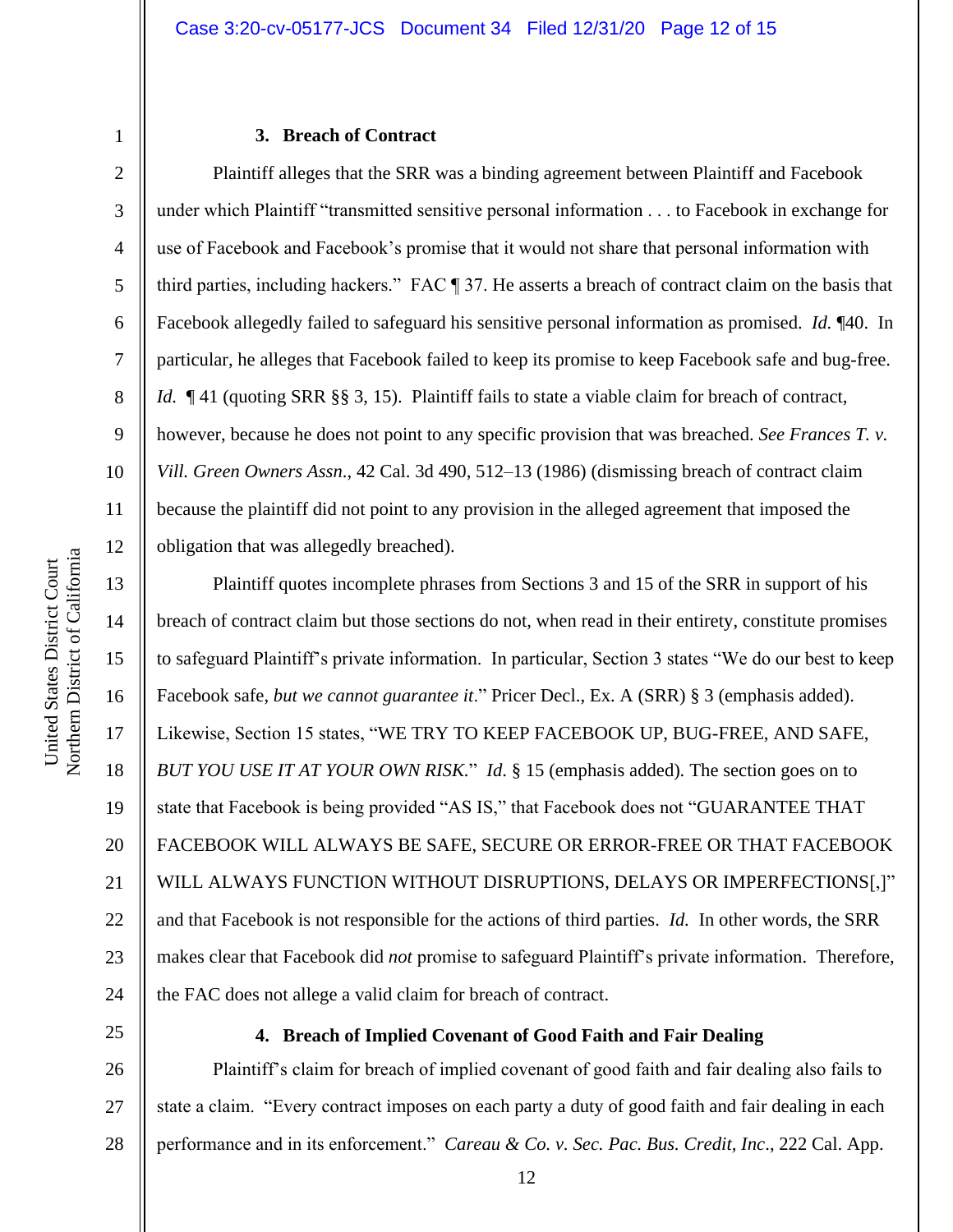3d 1371, 1393 (1990), as modified on denial of reh'g (Oct. 31, 2001) (citing Rest.2d, Contracts, § 205; *Egan v. Mutual of Omaha Ins. Co*. 24 Cal.3d 809, 818, 169 (1979); *Seaman's Direct Buying Service, Inc. v. Standard Oil Co*., 36 Cal.3d 752, 768 (1984)). This duty requires that neither party "will do anything which will injure the right of the other to receive the benefits of the agreement." *Id.* (internal quotations and citations omitted). On the other hand, "[t]he covenant 'cannot impose substantive duties or limits on the contracting parties beyond those incorporated in the specific terms of their agreement.'" *Appling v. State Farm Mut. Auto. Ins. Co*., 340 F.3d 769, 779 (9th Cir. 2003) (quoting *Guz v. Bechtel Nat. Inc*., 24 Cal. 4th 317, 350 (2000)).

Plaintiff asserts his claim for breach of the implied covenant based on the allegations that "Facebook is on notice that Plaintiff's user account has been taken over[,] Facebook has a duty to assist Plaintiff in thwarting the hack and recovering the account. Facebook will not properly [do] so." FAC ¶ 45. According to Plaintiff, "Facebook's conduct demonstrates a failure or refusal to discharge contractual responsibilities including its duty to do its best to keep Facebook safe." *Id.* ¶ 46. As discussed above, however, Plaintiff has not pointed to any contractual obligation on Facebook's part to keep Facebook safe; rather, the SRR disavows such an obligation. As a claim for breach of the covenant of good faith cannot impose substantive duties not found in the underlying contract, Plaintiff fails to state a claim.

1

2

3

4

5

6

7

8

9

10

11

12

13

14

15

16

17

18

19

20

21

23

# **5. Cal. Civ. Code § 1798.29**

22 24 In the FAC, Plaintiff asserts a claim under Cal. Civ. Code § 1798.29 based on the allegation that "Facebook intentionally refused to take the necessary steps and dedicated resources to restore Plaintiff's account." Section 1798.29 is a provision of the Information Practices Act of 1977 and applies to state agencies; it does not apply to private businesses. *See* Cal. Civ. Code § 1798.45 (allowing individuals to "bring a civil action against an agency" when the agency does not comply with relevant provisions of the Act). Because Facebook is not a state agency, this claim fails as a matter of law. 5

26

27

<sup>28</sup> <sup>5</sup> In his Opposition, Plaintiff did not respond to Facebook's challenge on this basis, implicitly conceding that the provision does not apply to Facebook.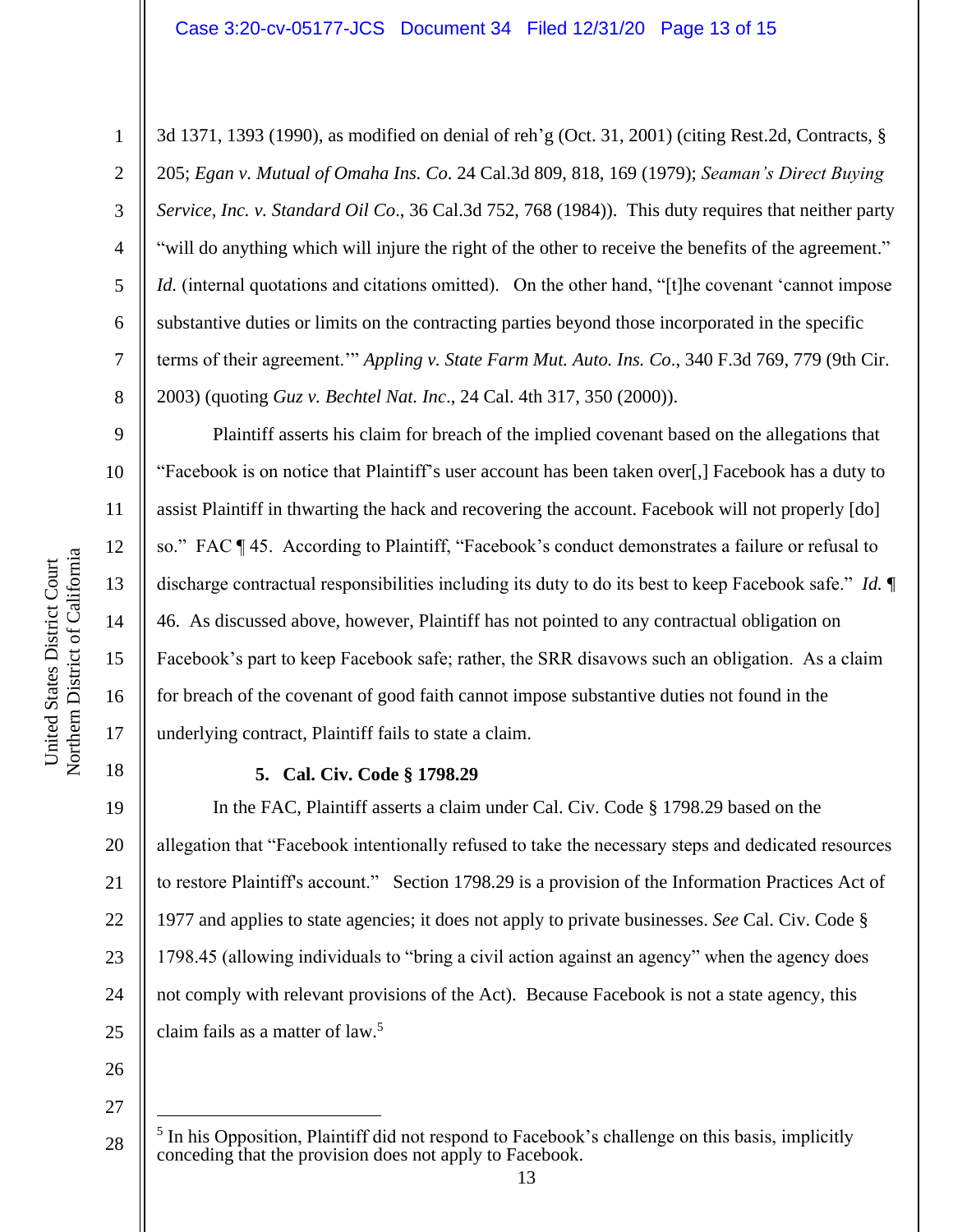# **6. Fraudulent and Negligent Misrepresentation**

| misrepresentations by Facebook that his privacy would be protected. FAC ¶ 54. His allegations<br>To state a claim for fraudulent misrepresentation, a plaintiff must allege:<br>(1) the defendant represented to the plaintiff that an important fact<br>was true; $(2)$ that representation was false; $(3)$ the defendant knew |
|----------------------------------------------------------------------------------------------------------------------------------------------------------------------------------------------------------------------------------------------------------------------------------------------------------------------------------|
|                                                                                                                                                                                                                                                                                                                                  |
|                                                                                                                                                                                                                                                                                                                                  |
|                                                                                                                                                                                                                                                                                                                                  |
|                                                                                                                                                                                                                                                                                                                                  |
| that the representation was false when the defendant made it, or the                                                                                                                                                                                                                                                             |
| defendant made the representation recklessly and without regard for<br>its truth; (4) the defendant intended that the plaintiff rely on the<br>representation; (5) the plaintiff reasonably relied on the                                                                                                                        |
| representation; (6) the plaintiff was harmed; and (7) the plaintiff's<br>reliance on the defendant's representation was a substantial factor in                                                                                                                                                                                  |
| Graham v. Bank of Am., N.A., 226 Cal. App. 4th 594, 605-06 (2014) (internal quotation marks                                                                                                                                                                                                                                      |
| and citation omitted). A claim for fraudulent misrepresentation is subject to the heightened                                                                                                                                                                                                                                     |
| pleading standard of Rule 9(b) of the Federal Rule of Civil Procedure, which requires that "[i]n                                                                                                                                                                                                                                 |
| alleging fraud or mistake, a party must state with particularity the circumstances constituting fraud                                                                                                                                                                                                                            |
| or mistake." Broge v. ALN Int'l, Inc., No. 17-CV-07131-BLF, 2018 WL 6308194, at *5 (N.D. Cal.                                                                                                                                                                                                                                    |
| Dec. 3, 2018). "In order to satisfy this heightened pleading standard, a plaintiff must provide 'an                                                                                                                                                                                                                              |
| account of the time, place, and specific content of the false representations as well as the identities                                                                                                                                                                                                                          |
| of the parties to the misrepresentations." <i>Id.</i> (quoting <i>Swartz v. KPMG LLP</i> , 476 F.3d 756, 764                                                                                                                                                                                                                     |
| (9th Cir. 2007) (internal quotation marks and citation omitted); and citing Vess v. Ciba-Geigy                                                                                                                                                                                                                                   |
| Corp. USA, 317 F.3d 1097, 1106 (9th Cir. 2003) ("Averments of fraud must be accompanied by                                                                                                                                                                                                                                       |
| the who, what, when, where, and how of the misconduct charged." (internal quotation marks and                                                                                                                                                                                                                                    |
|                                                                                                                                                                                                                                                                                                                                  |
| To state a claim for negligent misrepresentation, a plaintiff must allege the defendant:                                                                                                                                                                                                                                         |
| $(1)$ asserted a material fact, $(2)$ which was untrue, $(3)$ without a                                                                                                                                                                                                                                                          |
| reasonable grounds for believing it to be true, (4) with the intent<br>that plaintiff would rely upon the assertion, (5) that the plaintiff                                                                                                                                                                                      |
| justifiably relied upon the representation, and (6) as a result was                                                                                                                                                                                                                                                              |
| First Am. Specialty Ins. Co. v. Carmax Auto Superstores California, LLC, No. C 16-05951-WHA,                                                                                                                                                                                                                                     |
| 2017 WL 5235646, at *4 (N.D. Cal. Nov. 10, 2017) (citing OCM Principal Opportunities Fund v.                                                                                                                                                                                                                                     |
|                                                                                                                                                                                                                                                                                                                                  |
|                                                                                                                                                                                                                                                                                                                                  |